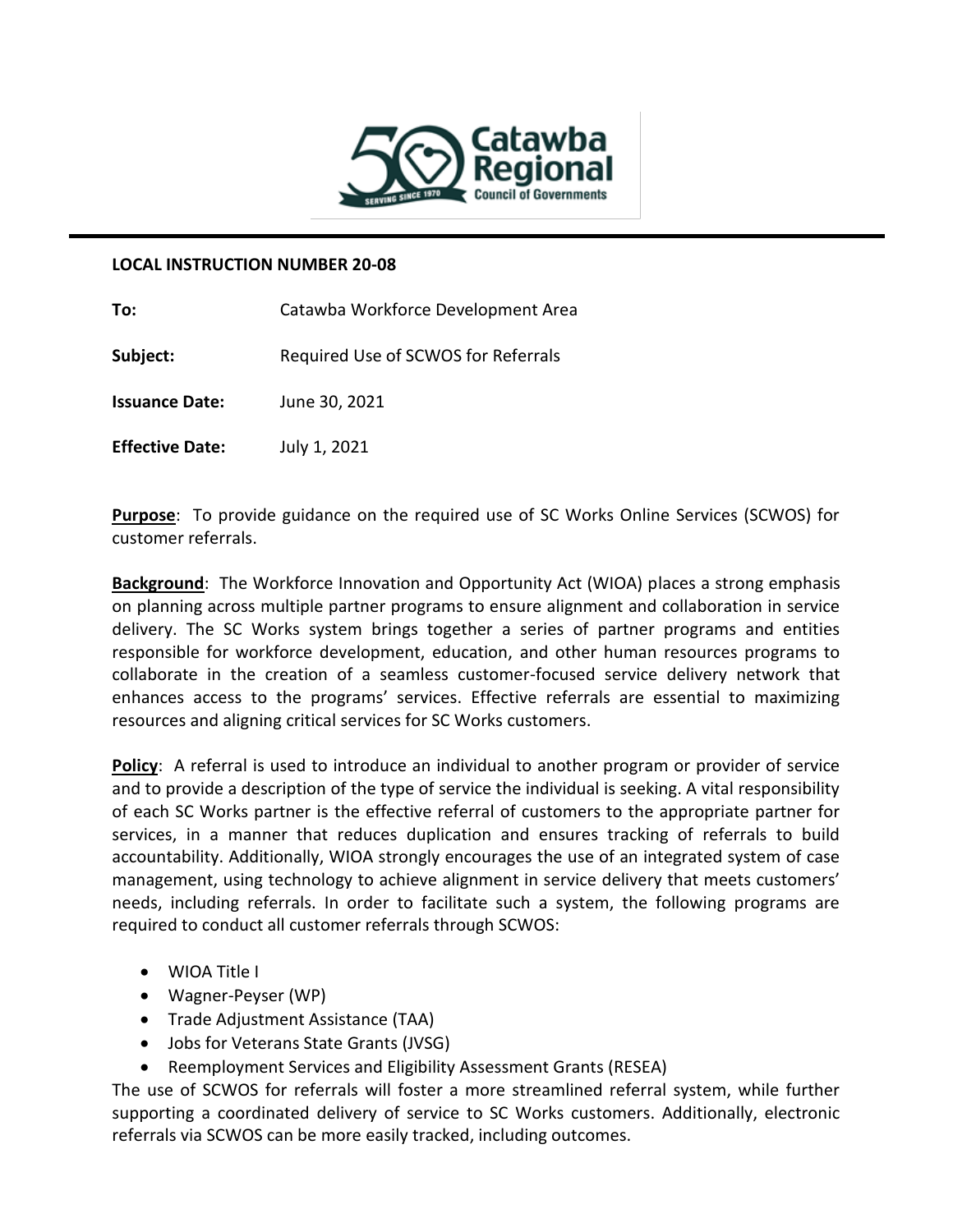*Step-by-step instructions regarding Staff Referrals to Providers in SCWOS are located under Staff Online Resources in SCWOS.* 

At a minimum, a referral must include:

- Name of the participant being referred;
- Date Contact Made Date the referring partner provides referral information to referred partner;
- Referral To partner organization receiving the referral;
- Reason for the Referral Why the participant is being referred and/or what services are being sought; and
- An actively checked email address for the provider receiving the referral.

NOTE: This information must also be documented in a corresponding case note. Supporting documentation, such as a release of information form, may be attached to the case note as appropriate.

Referrals should be completed by the referring program, but the status left open at the time of referral. This indicates that a referral to a partner program has been made, but the outcome is not yet known.

| <b>Individual's Name:</b><br><b>Phone Number:</b><br><b>Address 1:</b>                         |                                  |             | Einstein, Albert<br>164-564-5645<br>123 Science Drive Columbia, SC 29201 |                                   |  |  |  |
|------------------------------------------------------------------------------------------------|----------------------------------|-------------|--------------------------------------------------------------------------|-----------------------------------|--|--|--|
| Display only Referrals with a status of<br>All<br>To sort on any column, click a column title. |                                  |             |                                                                          |                                   |  |  |  |
| <b>LWIA/Region</b>                                                                             | Provider                         | <b>Date</b> | <b>Status</b>                                                            | <b>Action</b>                     |  |  |  |
| 05                                                                                             | <b>Greenwood Genetics Center</b> | 04/05/2021  | Open                                                                     | <b>Edit   Delete   Inactivate</b> |  |  |  |
| K<br>ÞМ<br><b>Rows per page:</b><br>Of 1<br>Page<br>$\blacktriangledown$<br>$10 \rightarrow$   |                                  |             |                                                                          |                                   |  |  |  |
| <b>Add Referral</b>                                                                            |                                  |             |                                                                          |                                   |  |  |  |

## **Recording Outcomes**

Referral outcomes are recorded by closing a referral. Upon receipt of a referral from a partner program, the referred to program staff is responsible for closing the referral by recording the appropriate outcome as defined below.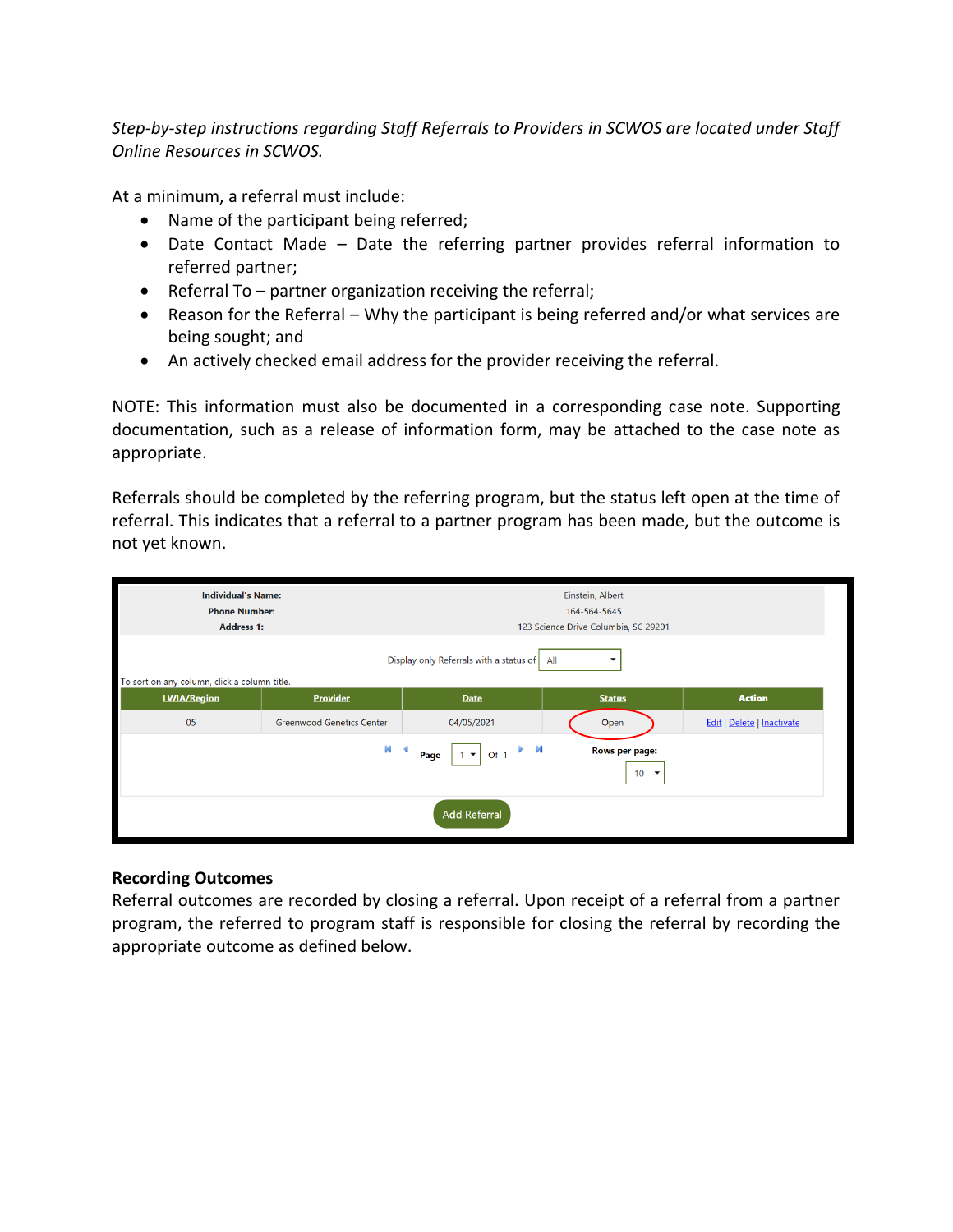| <b>Referral Result</b>                                        |                                                                    |
|---------------------------------------------------------------|--------------------------------------------------------------------|
| Individual attended session at referral provider: (O Yes O No |                                                                    |
| <b>Comments:</b>                                              |                                                                    |
|                                                               |                                                                    |
|                                                               | [Spell Check]                                                      |
| Status:                                                       | None Selected                                                      |
| <b>Last Edited Date:</b>                                      | Completed Referral / Enrolled<br>Completed Referral / Not Enrolled |
| <b>Last Edited By:</b>                                        | Patel, Mikita (MPATEL)                                             |
|                                                               |                                                                    |
|                                                               | Save<br>Cancel                                                     |

## Outcome Definitions

- A "*Completed Referral/Enrolled*" outcome is defined as a referral that was received by the referred to program and the individual referred was enrolled in the program.
- A "*Completed Referral/Not Enrolled*" outcome is defined as a referral that was received by the referred to program, but the individual referred was not enrolled in the program.

| <b>Individual's Name:</b><br><b>Phone Number:</b><br><b>Address 1:</b>                                                      |                           |             | Einstein, Albert<br>164-564-5645<br>123 Science Drive Columbia, SC 29201 |                            |  |  |
|-----------------------------------------------------------------------------------------------------------------------------|---------------------------|-------------|--------------------------------------------------------------------------|----------------------------|--|--|
| Display only Referrals with a status of<br>All<br>To sort on any column, click a column title.                              |                           |             |                                                                          |                            |  |  |
| <b>LWIA/Region</b>                                                                                                          | <b>Provider</b>           | <b>Date</b> | <b>Status</b>                                                            | <b>Action</b>              |  |  |
| 05                                                                                                                          | Greenwood Genetics Center | 04/05/2021  | Completed                                                                | Edit   Delete   Inactivate |  |  |
| $M \leq 4$<br>$\overrightarrow{0}$ of 1<br>Rows per page:<br>$1 - 7$<br>Page<br>10 <sup>1</sup><br>$\overline{\phantom{a}}$ |                           |             |                                                                          |                            |  |  |
| <b>Add Referral</b>                                                                                                         |                           |             |                                                                          |                            |  |  |

If an individual declines to enroll in the partner program referred to, program staff receiving the referral must document the individual's refusal by:

- Entering a case note in SCWOS outlining that the individual is declining to enroll in the partner program and why; and
- Complete and attach the *Program Enrollment Refusal Form* (located in SCWOS under Staff Online Resources) to the case note.

To ensure referrals are being closed and outcomes recorded, supervisory program staff should monitor the "Staff Referrals Report" in SCWOS under Detailed Reports.